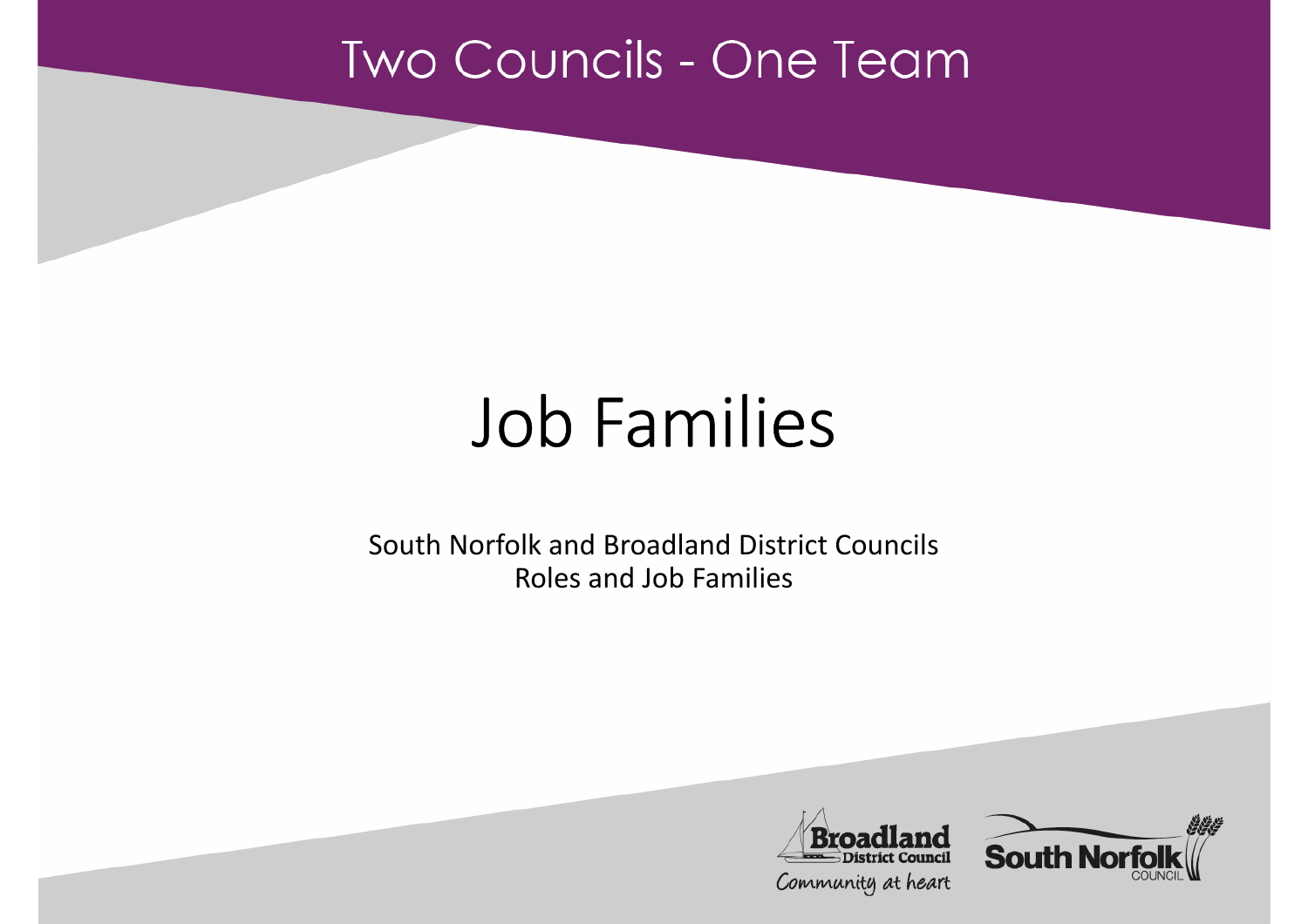### Administrator

| Administrator                                     | <b>Broadly Active Administrator</b>                            | <b>Business Support Administrator</b>                                             |  |
|---------------------------------------------------|----------------------------------------------------------------|-----------------------------------------------------------------------------------|--|
| <b>Business Support Administrator CNC</b>         | <b>Business Support Administrator (FSL and</b><br>Environment) | <b>Business Support Administrator (Planning,</b><br>Land Charges and Environment) |  |
| <b>Civic Officer</b>                              | <b>Customer Service Assistant</b>                              | <b>Customer Service Advisor</b>                                                   |  |
| <b>Customer Service Coordinator</b>               | Event and Communities Support Officer                          | <b>Facilities Administrator</b>                                                   |  |
| <b>Financial Transactions Officer</b>             | <b>Governance Support Officer</b>                              | <b>HR Administrator</b>                                                           |  |
| Help Hub Support Coordinator (District<br>Direct) | <b>Help Hub Support Officer</b>                                | <b>Scanning Officer</b>                                                           |  |
| <b>Warm Homes Fund Administrator</b>              | <b>Workshop Administrator</b>                                  |                                                                                   |  |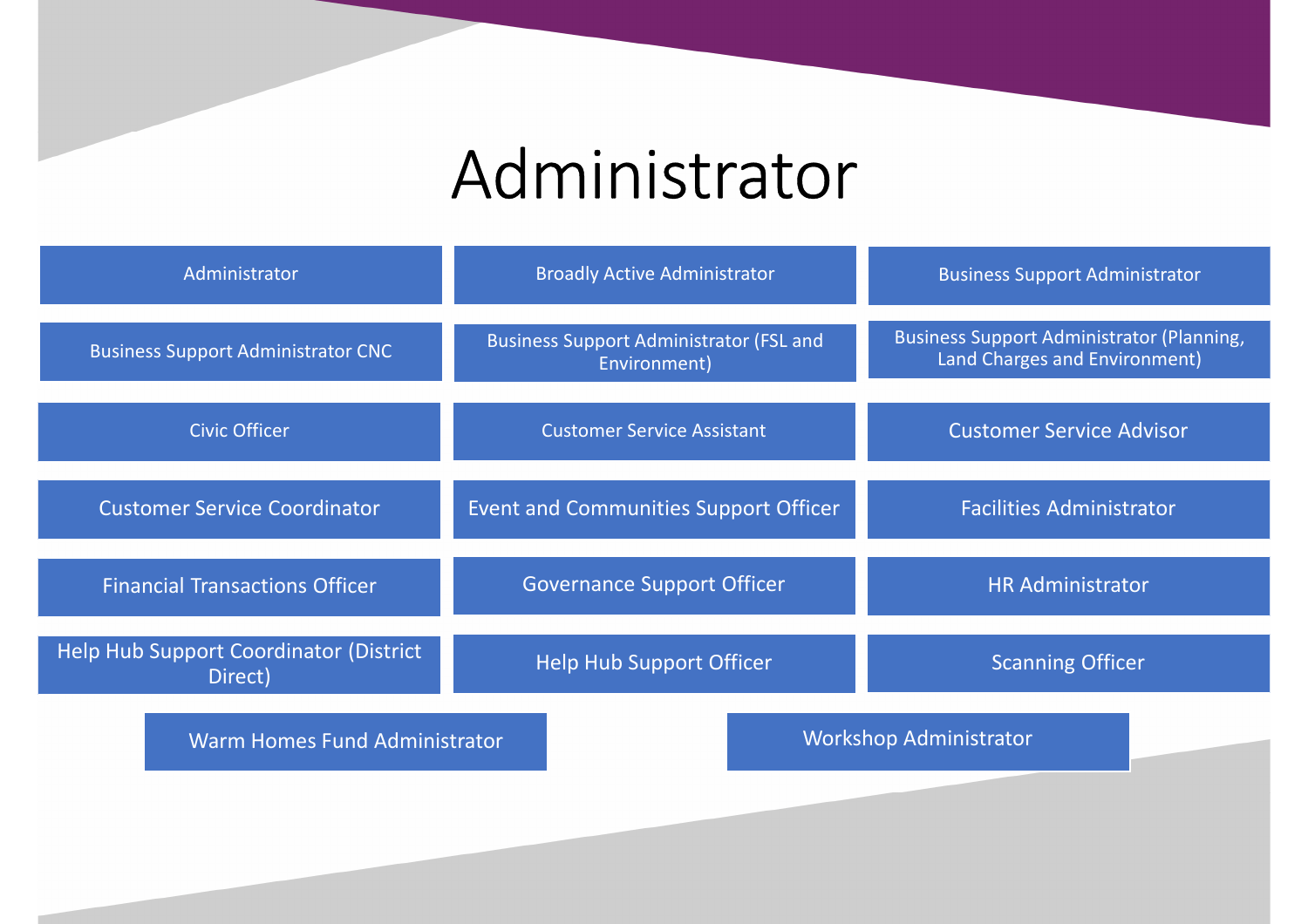#### Senior Administrator

Help Hub Support Lead

## Apprentice

| <b>Business Administration Support</b><br>Apprentice | <b>Community Support Apprentice</b> | <b>HR Apprentice</b>                  |
|------------------------------------------------------|-------------------------------------|---------------------------------------|
| <b>IT and Digital Apprentice</b>                     | L and D Apprentice                  | <b>Workshop Technician Apprentice</b> |
|                                                      |                                     |                                       |
|                                                      |                                     |                                       |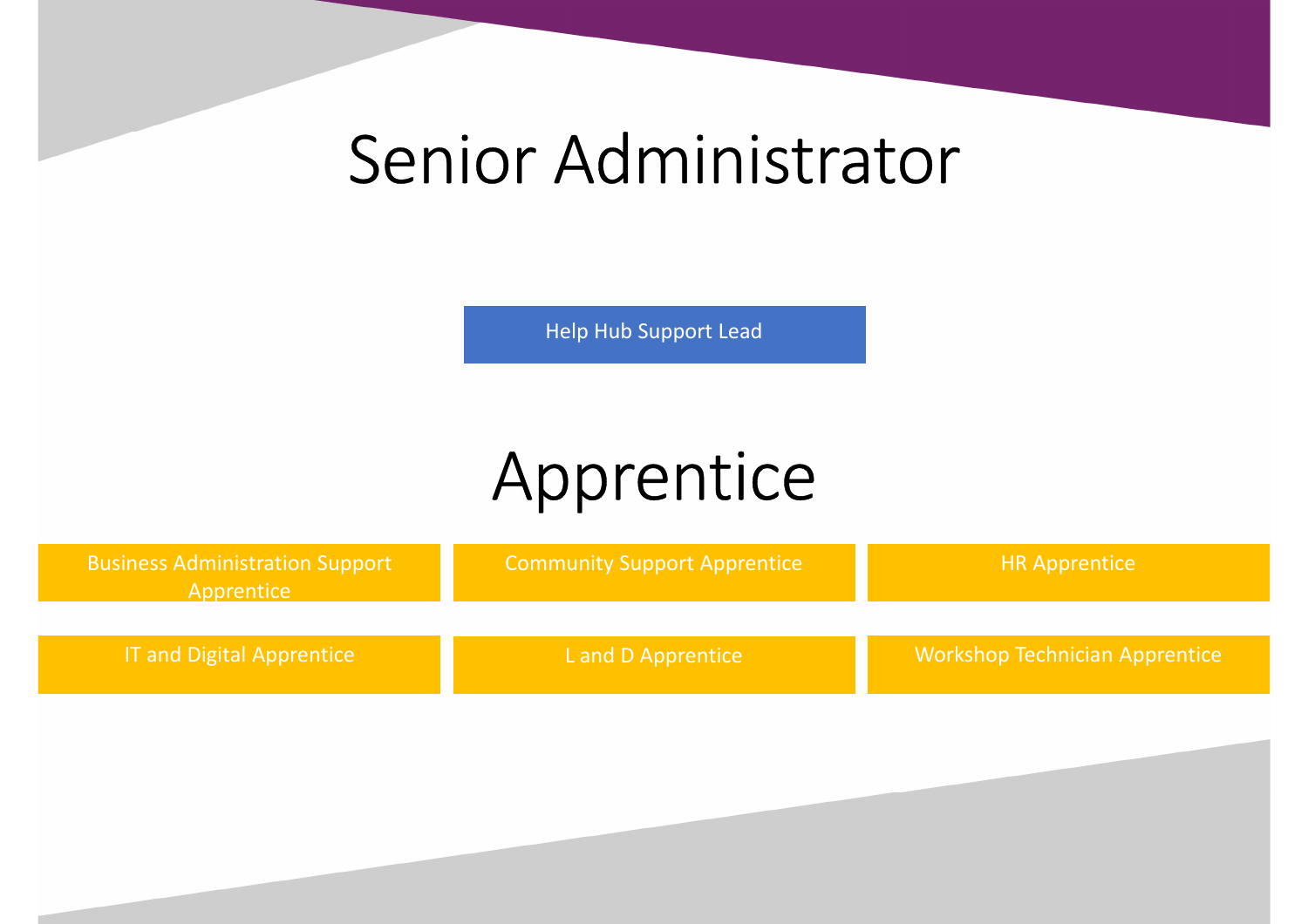## Case/Operations Worker

| <b>Aerobics Instructor</b>                             | <b>Benefits Assessment Officer</b>       | <b>Caretaker (The House)</b>                            | Caretaker (The Lodge)               |
|--------------------------------------------------------|------------------------------------------|---------------------------------------------------------|-------------------------------------|
| <b>Cleansing Operative</b>                             | <b>Community Connector</b>               | <b>Community Safety and</b><br><b>Intervention Lead</b> | <b>Community Wellbeing Officer</b>  |
| <b>Community Wellbeing Officer</b><br>(Broadly Active) | <b>Delivery Driver</b>                   | <b>District Direct Visiting Officer</b>                 | <b>Exercise Referral Instructor</b> |
| <b>Fitness Advisor</b>                                 | <b>Grounds Maintenance</b><br>Chargehand | <b>Grounds Maintenance Operative</b>                    | <b>HGV Sweeper Driver</b>           |
| <b>Housing First Support Officer</b>                   | <b>Housing Officer</b>                   | Leisure Assistant                                       | <b>Maintenance Engineer</b>         |
| <b>Office Cleaner</b>                                  | <b>Parking Services Manager</b>          | <b>Pest Control Officer</b>                             | <b>Revenues Inspector</b>           |
| <b>Senior Grounds Maintenance</b><br><b>Operative</b>  | <b>Streets Chargehand</b>                | <b>Team Leader</b>                                      | <b>Waste Collection Driver</b>      |
| <b>Waste Collection Operative</b>                      | <b>Workshop Technician</b>               | <b>Yard Support</b>                                     |                                     |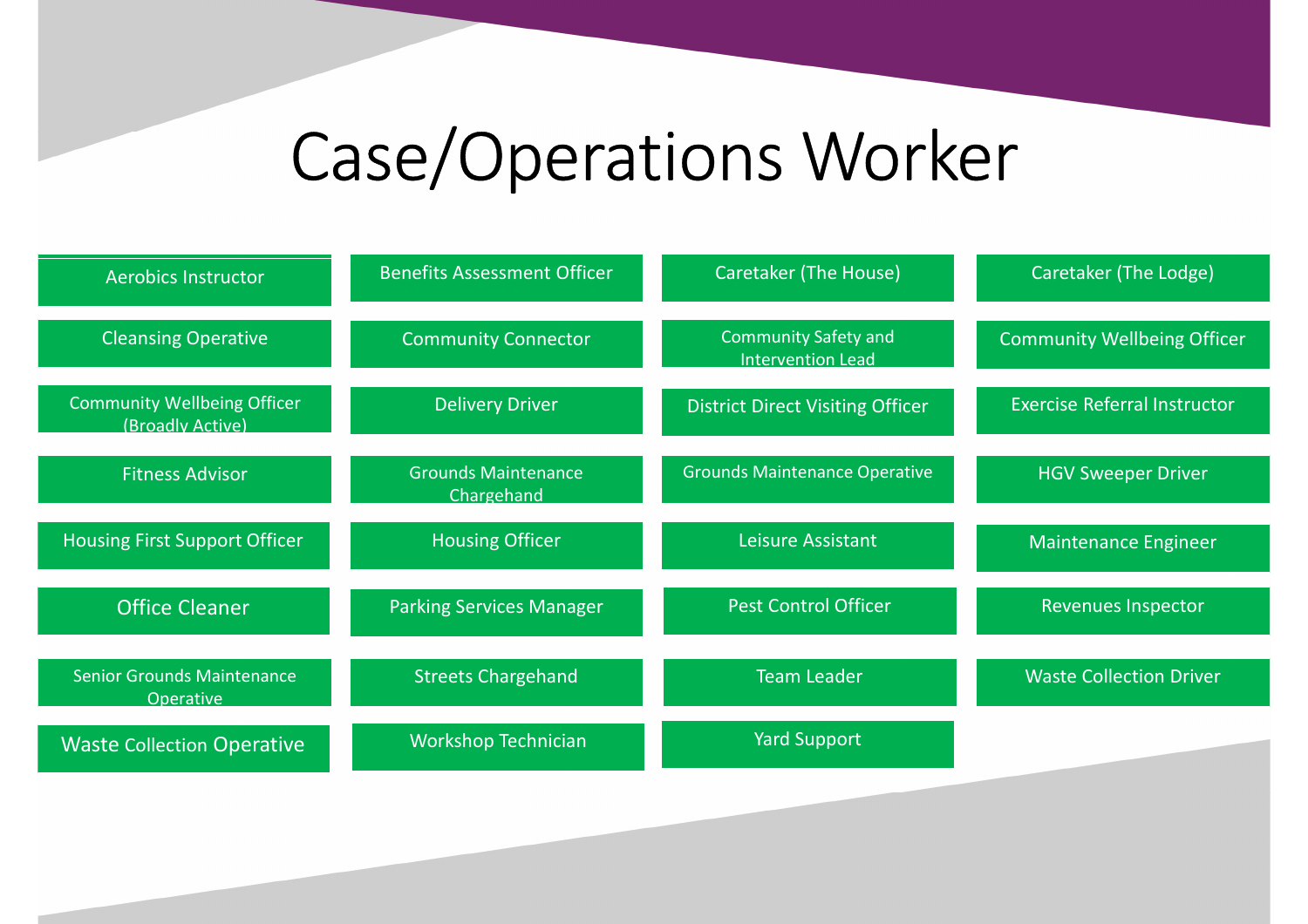#### Manager

| <b>Assistant Service Manager</b>                            | <b>Business Support Manager</b>                              | <b>Centre Manager</b>                                     | <b>Community Assets Manager</b>                             |
|-------------------------------------------------------------|--------------------------------------------------------------|-----------------------------------------------------------|-------------------------------------------------------------|
| <b>Compliance Manager</b>                                   | Contracts, Policy and<br><b>Partnerships Manager</b>         | <b>Democratic Services</b><br><b>Manager</b>              | <b>Facilities Manager</b>                                   |
| <b>Housing Development and</b><br><b>Enabling Lead</b>      | <b>Housing Standards Technical</b><br><b>Support Manager</b> | <b>Housing and Benefits</b><br><b>Manager</b>             | <b>Housing and Health</b><br>Manager                        |
| Infrastructure and IT<br><b>Business Support Manager</b>    | Leisure Operations Manager                                   | <b>Operations and Customer</b><br><b>Services Manager</b> | <b>Planning Business</b><br><b>Improvement Team</b>         |
| <b>Prevention and Advice</b><br><b>Manager</b>              | <b>Quality and Safety Manager</b>                            | <b>Training and Development</b><br><b>Manager</b>         | <b>Transport Manager</b>                                    |
|                                                             | Senior Case/ Field Worker                                    |                                                           |                                                             |
| <b>Communities Manager</b>                                  | <b>Community Officer</b>                                     | <b>Events and Communities</b><br>Coordinator              | <b>Events and Communities</b><br>Coordinator (Young People) |
| <b>Events and Communities</b><br>Coordinator (Young People) | <b>Lead Community Connector</b>                              |                                                           |                                                             |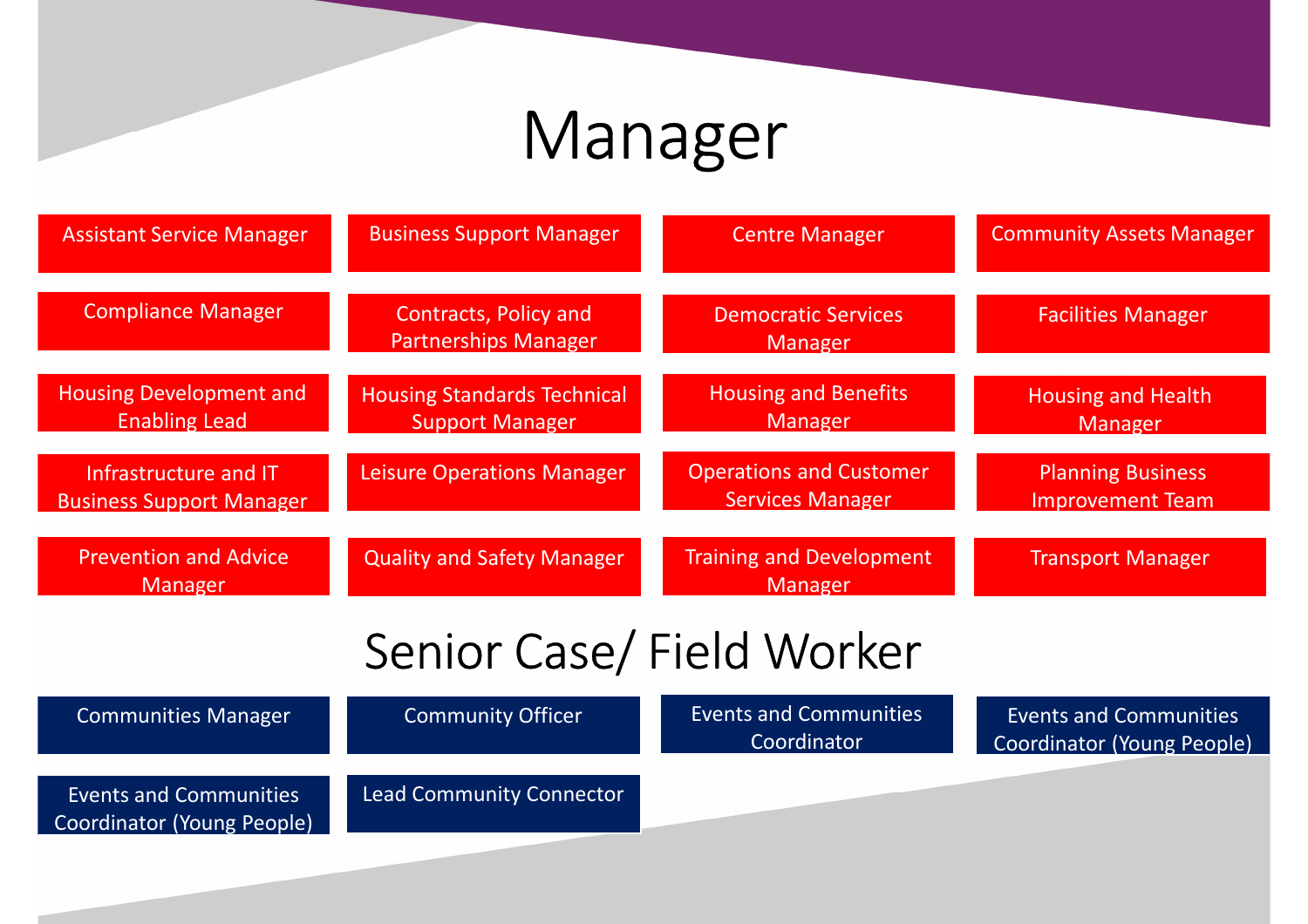#### Senior Case/Operations Worker

| Area Team Leader                               | Care and Repair Officer         | <b>Commercial Executive</b>                                            |
|------------------------------------------------|---------------------------------|------------------------------------------------------------------------|
| Debt and Welfare Officer                       | <b>District Direct Officer</b>  | Handyperson                                                            |
| Homelessness and Rough Sleeping<br>Coordinator | <b>Housing Solution Officer</b> | <b>Housing Solution Officer (Domestic)</b><br><b>Abuse Specialist)</b> |
| <b>Senior District Direct Officer</b>          | Senior Workshop Technician      | Warm Homes Fund Support Officer                                        |
| <b>Welfare Rights Officer</b>                  |                                 | <b>Workshop Manager</b>                                                |

# Senior Case/Operations Worker

Facilities Team Leader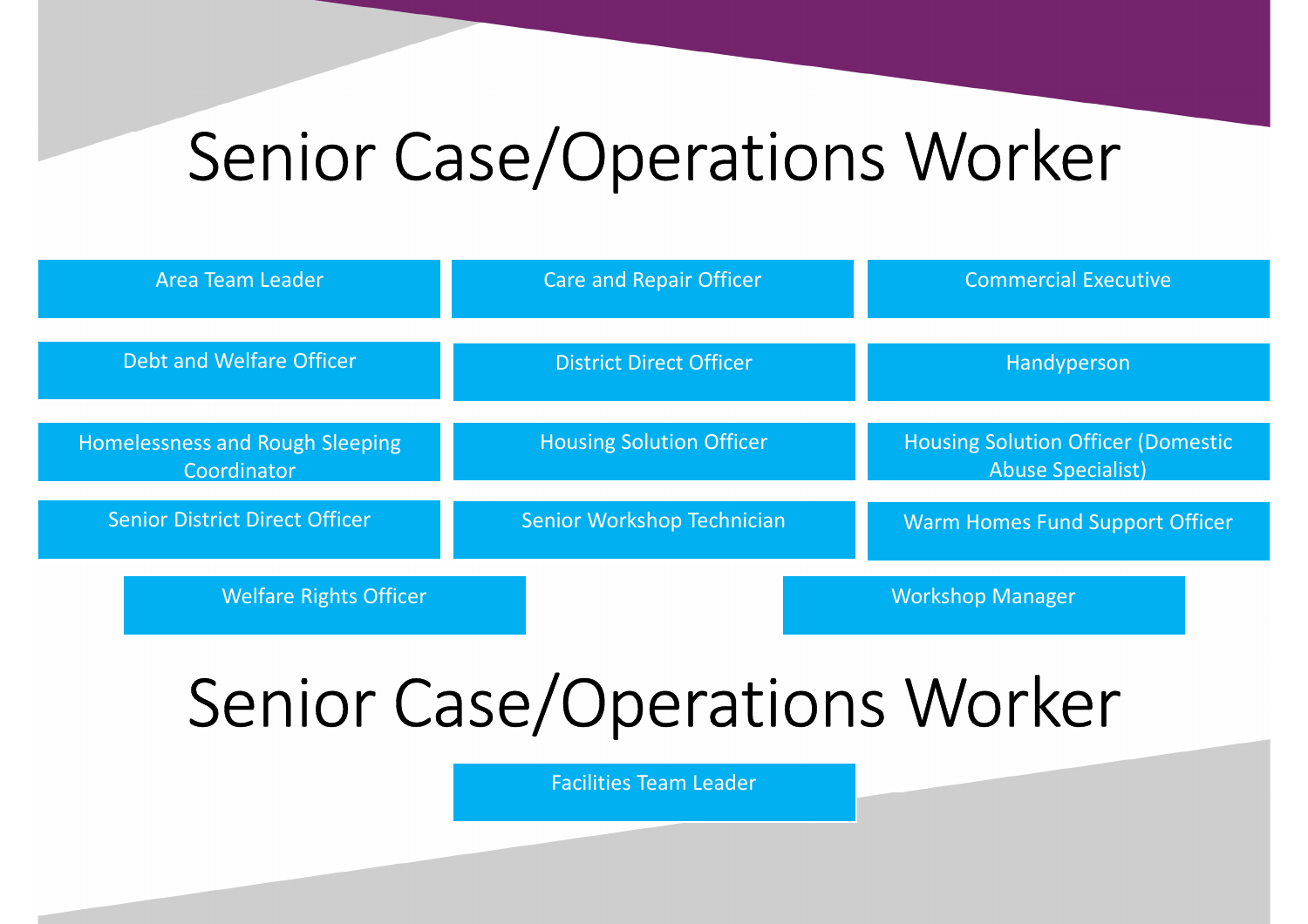## Senior Manager

| <b>CNC Service Manager</b>                                      | <b>Development Manager</b>                                            | <b>Electoral Services Manager</b>                |
|-----------------------------------------------------------------|-----------------------------------------------------------------------|--------------------------------------------------|
| <b>Finance Manager</b>                                          | <b>Governance Manager</b>                                             | <b>Growth Delivery Team Manager</b>              |
| <b>Help Hub Senior Manager</b>                                  | <b>Housing Standards Senior Manager</b>                               | Housing and Wellbeing Senior Manager             |
| <b>Internal Consultancy Senior Lead</b><br><b>CTAX/NNDR</b>     | Place Shaping Team Manager                                            | Programme Manager- Economic Growth               |
| <b>Revenues Manager</b>                                         | <b>Senior Finance Business Partner</b>                                | <b>Skills and Training Project Manager</b>       |
| <b>Strategic Marketing and</b><br><b>Communications Manager</b> | <b>Strategy and Programmes Manager</b>                                | <b>Systems Architect and Development</b><br>Lead |
| <b>Transformation Manager</b>                                   | Transformation, Innovation and Internal<br><b>Consultancy Manager</b> | <b>Waste Senior Operations Manager</b>           |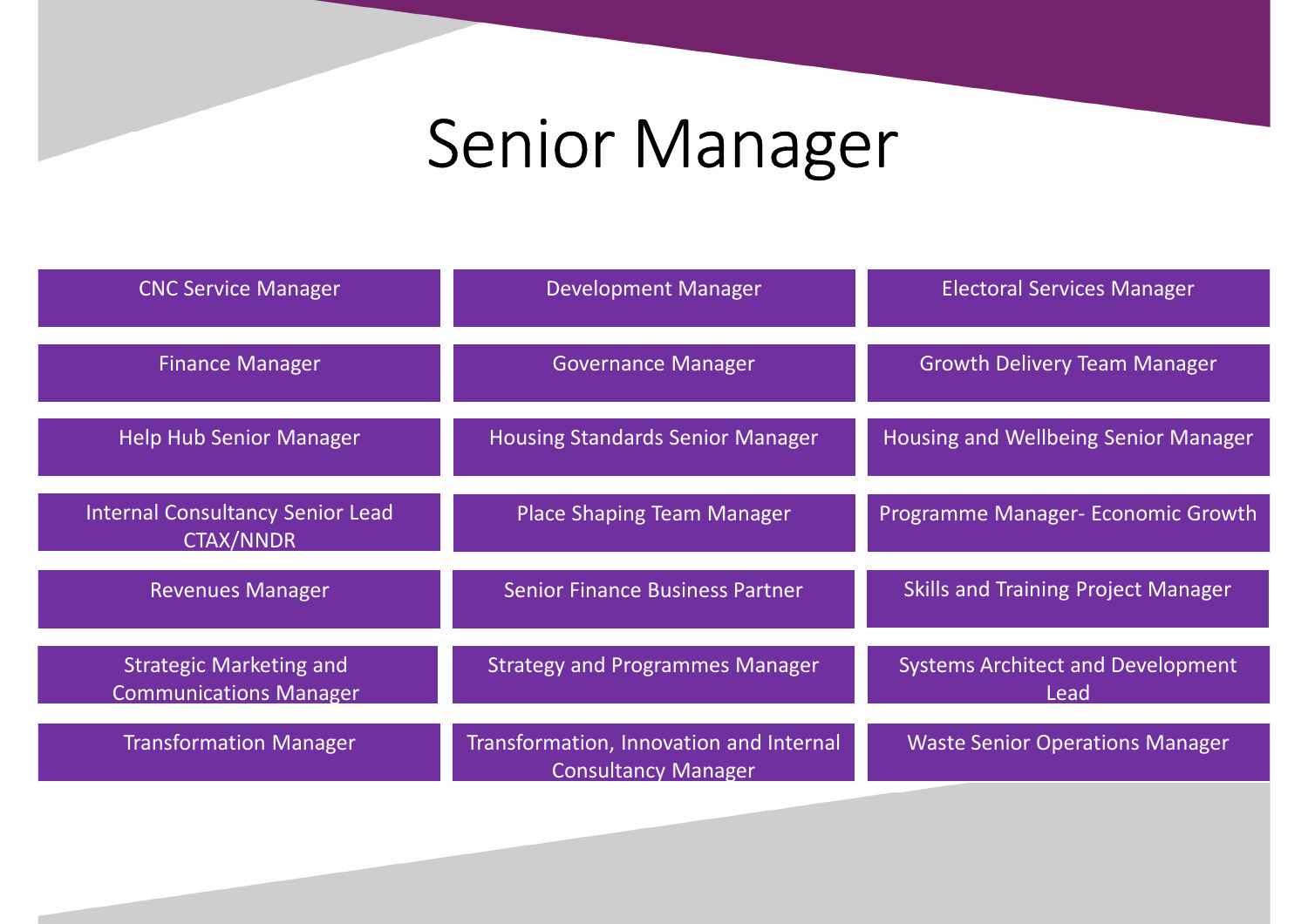#### Senior Specialist

Digital Intervention Lead

Food, Safety and Licensing Team Internal Audit Manager Manager

Environmental Protection Manager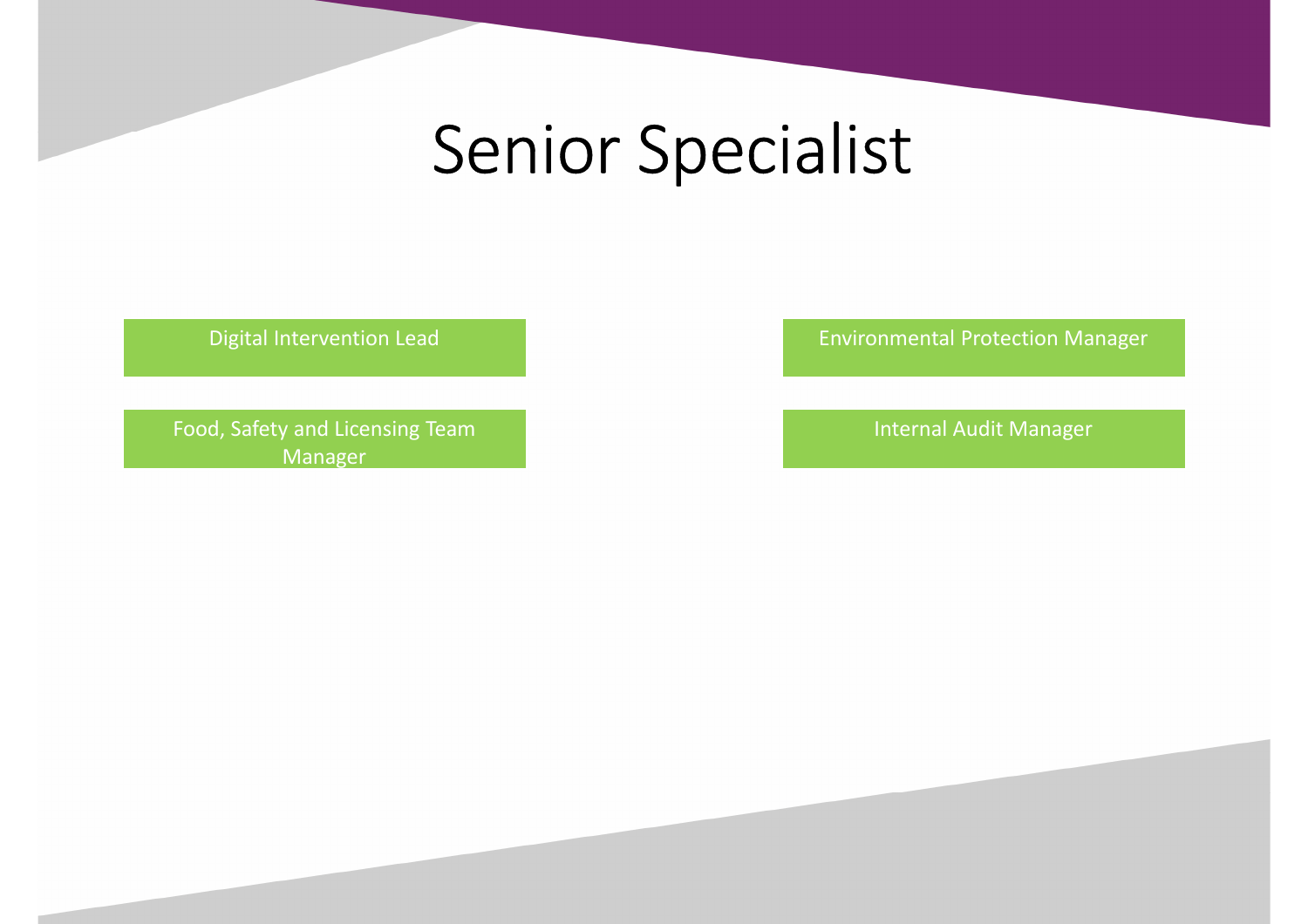# Technical Advisor

| <b>Accountancy Assistant</b>                                     | <b>Assistant Centre Manager</b>                             | <b>Business Support Officer Technical</b><br>CNC                   | <b>Business Support Officer Technical</b><br>Food, Licensing and Environment |
|------------------------------------------------------------------|-------------------------------------------------------------|--------------------------------------------------------------------|------------------------------------------------------------------------------|
| <b>Business Support Officer Technical</b><br><b>Land Charges</b> | <b>Business Support Officer Technical</b><br>Planning       | <b>CTAX Officer</b>                                                | <b>Community Protection and</b><br><b>Environmental Support Officer</b>      |
| <b>Contracts Assistant</b>                                       | <b>Country Park Ranger</b>                                  | <b>Covid Support Advisor</b>                                       | <b>Customer Services and</b><br><b>Administration Assistant</b>              |
| <b>Electoral Services Officer</b>                                | <b>Environmental Protection</b><br><b>Technical Support</b> | <b>Financial Systems Officer</b>                                   | <b>Gazetteer and Addressing Officer</b>                                      |
| IT Business Support Officer                                      | <b>Internal Audit Trainee</b>                               | <b>Licensing and Enforcement</b><br><b>Technical Admin Officer</b> | <b>NNDR Officer</b>                                                          |
| <b>Planning Policy Assistant</b>                                 | <b>Policy and Evaluation Analyst</b>                        | <b>Quality Assurance and Subsidy</b><br><b>Advisor</b>             | <b>Recovery Officer</b>                                                      |
| <b>Senior Customer Services and</b><br><b>Admin Assistant</b>    | <b>Senior Enforcement Officer</b>                           | <b>Spatial Monitoring Officer</b>                                  | <b>System and Information Advisor</b>                                        |
|                                                                  | <b>Systems Administrator</b>                                | <b>Systems and Controls Officer</b>                                |                                                                              |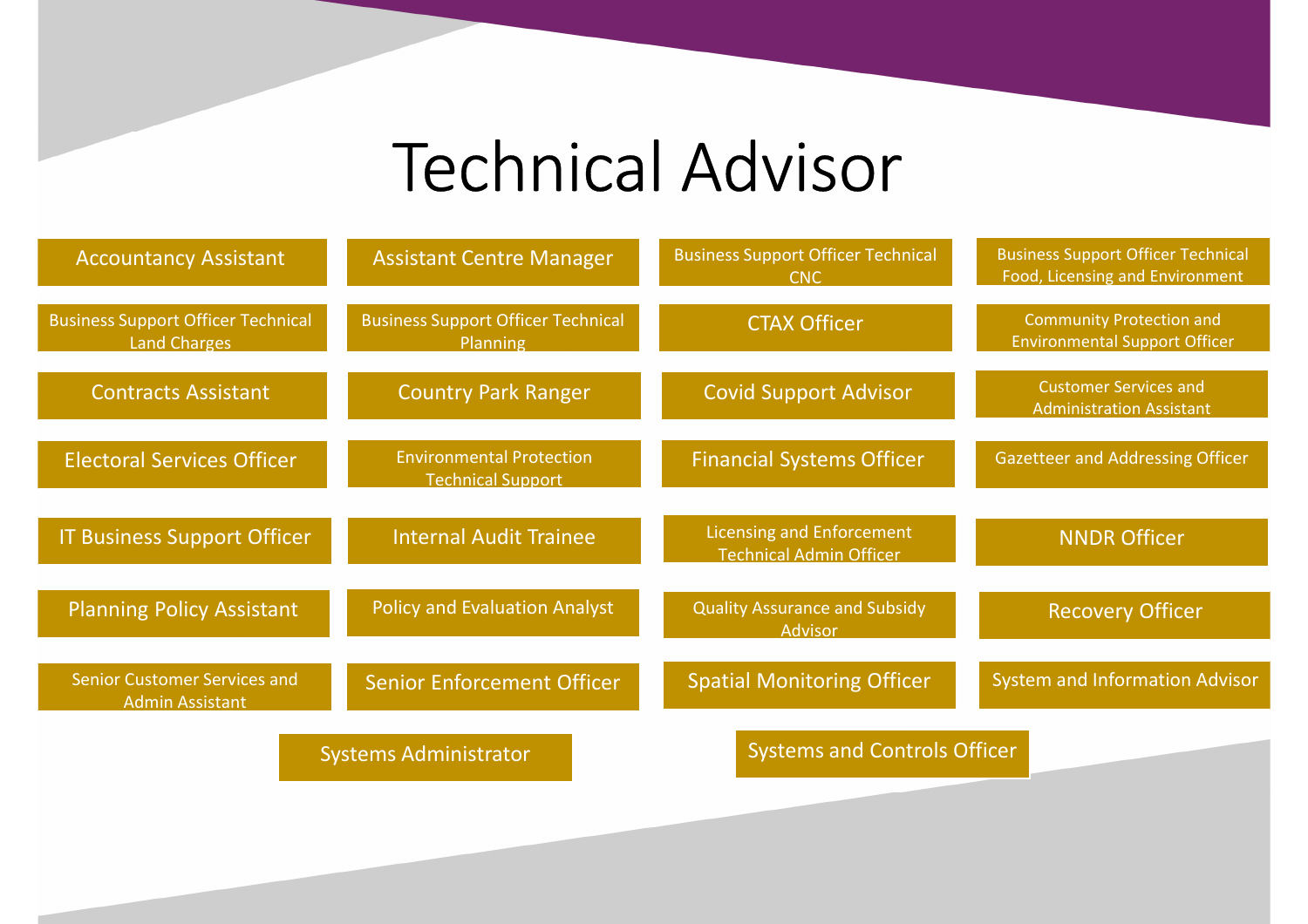## Senior Technical Advisor

| <b>Activities Manager</b>                                             | <b>Assistant Business Partner</b>                          | <b>Assistant Business Partner- Data</b><br>and Payroll | <b>Assistant OD Business Partner</b>           |
|-----------------------------------------------------------------------|------------------------------------------------------------|--------------------------------------------------------|------------------------------------------------|
| <b>Assistant OD Business Partner-</b><br><b>Employment and Skills</b> | <b>Assistant Surveyor</b>                                  | <b>Business Regulatory Support Hub</b><br>Coordinator  | <b>Business Support Improvement</b><br>Officer |
| <b>Business Support Team Leader FSL</b><br>and Environmental Services | <b>Business Support Team Leader</b><br><b>Land Charges</b> | <b>Business Support Team Leader</b><br>Planning        | <b>Business support Team Leader CNC</b>        |
| <b>CIL Officer</b>                                                    | CIL and S106 Officer                                       | <b>Capital and Treasury Accountant</b>                 | <b>Community Assets Management</b><br>Officer  |
| <b>Community Planning Officer</b>                                     | <b>Community Protection Officer</b>                        | <b>Compliance Assistant</b>                            | <b>Compliance Officer</b>                      |
| <b>Conservation and Tree Officer</b>                                  | <b>Contracts Officer</b>                                   | <b>Corporate Accountant</b>                            | Creative Design Lead                           |
| Data and GIS Analyst                                                  | Data and Systems Coordinator                               | <b>Democratic Services Officer</b>                     | Developer                                      |
| Economic Development Officer                                          | <b>Emergency Planning Officer</b>                          | <b>Finance Business Partner</b>                        | <b>Finance System Project</b><br>Manager       |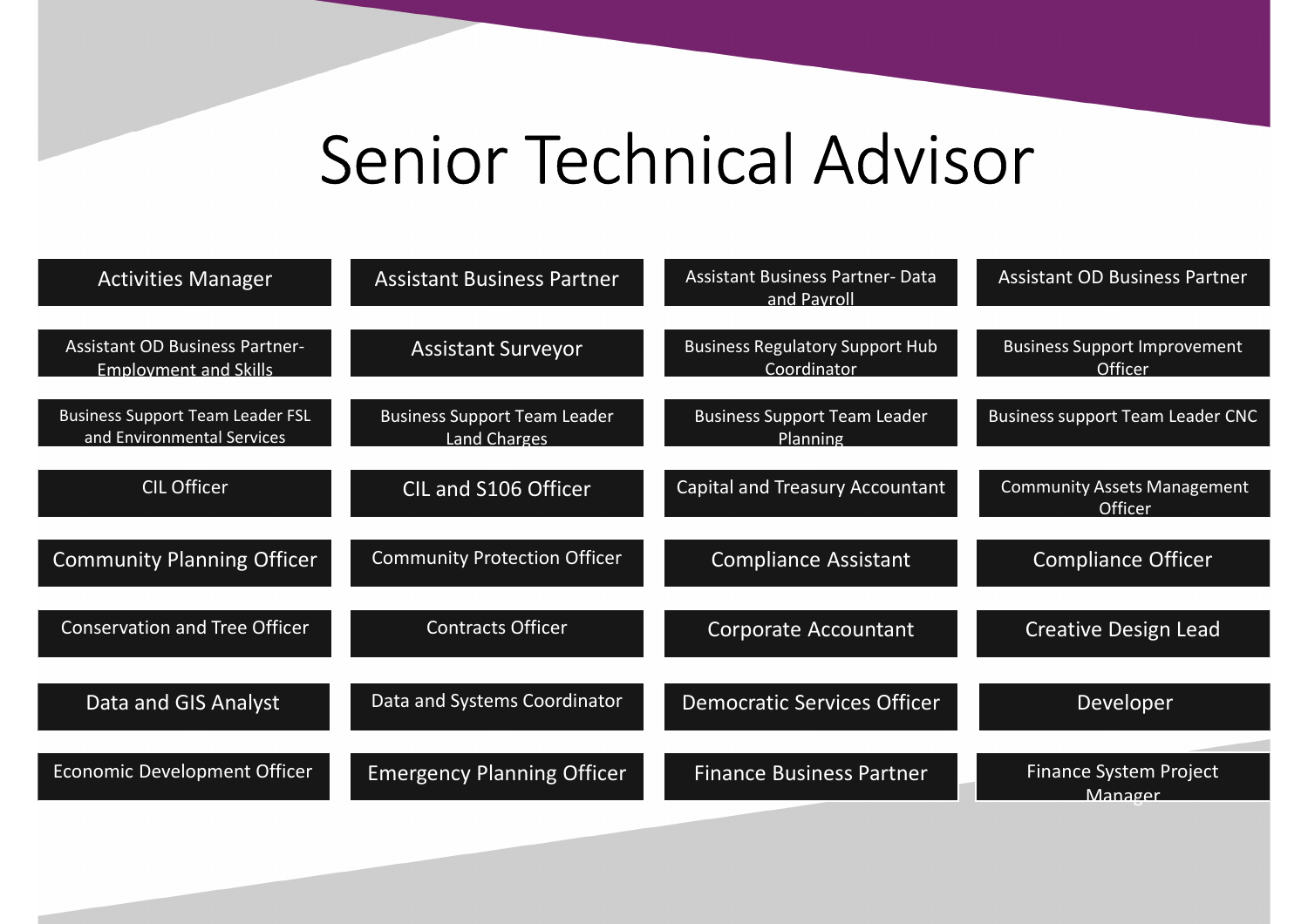## Senior Technical Advisor

| Heritage Officer                                        | <b>Housing Enabling Officer</b>                             | <b>Housing Technical Advisor</b>                        | <b>Housing Technical Officer</b>   |
|---------------------------------------------------------|-------------------------------------------------------------|---------------------------------------------------------|------------------------------------|
| Housing and Benefits Senior<br><b>Technical Advisor</b> | IT Infrastructure and Network<br>Officer                    | <b>Internal Consultancy Assistant</b><br><b>Finance</b> | Licensing and Enforcement Officer  |
| Marketing and Communications<br>Officer                 | <b>OD Business Partner</b>                                  | Parking and Civil Enforcement<br>Officer                | <b>Plan Checker</b>                |
| <b>Planning Officer</b>                                 | <b>Private Sector Leasing Officer</b>                       | <b>Project Coordinator (Green</b><br>Infrastructure)    | Recycling and Partnerships Officer |
| <b>Senior CTAX Officer</b>                              | Senior Homelessness and Rough<br><b>Sleeper Coordinator</b> | Senior IT Business Support Officer                      | <b>Senior Marketing Officer</b>    |
| <b>Senior NNDR Officer</b>                              | Senior Systems and Controls<br>Officer                      | <b>Skills Development Officer</b>                       | <b>Strategy and Data Officer</b>   |
| <b>Sustainability Officer</b>                           | Swim Teacher (50W)                                          | Swim Teacher (TTO)                                      | <b>Systems Officer</b>             |
| Transformation and Innovation<br>Officer                | Warm Homes Fund Project<br>Coordinator                      | <b>Web Services Lead</b>                                |                                    |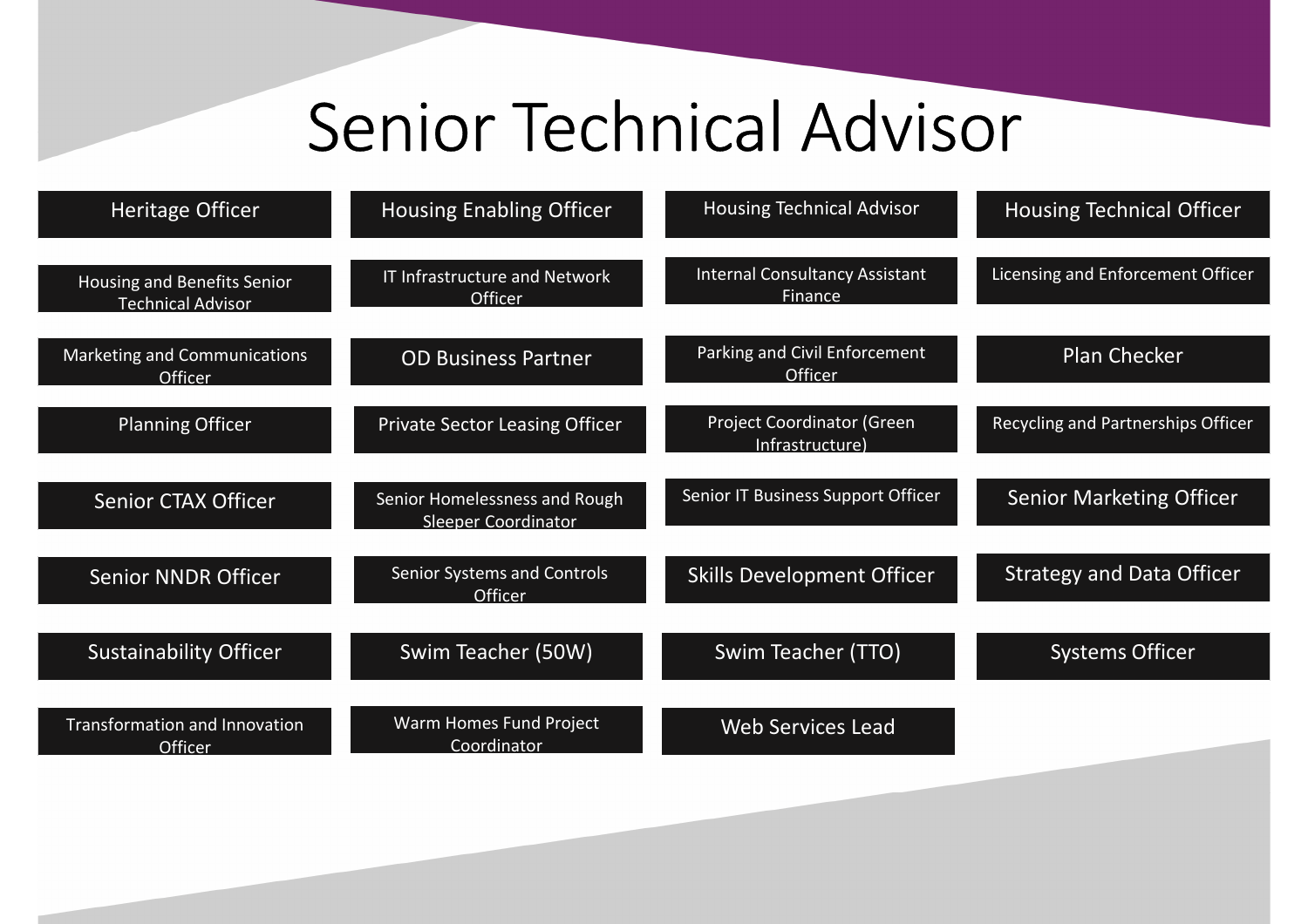# Specialist

| <b>Business and Executive Assistant to</b><br><b>Director</b>      | <b>Community Enforcement Officer</b>                               | <b>Community Infrastructure Officer</b>                        | <b>Environmental Management</b><br><b>Officer</b>                                   |
|--------------------------------------------------------------------|--------------------------------------------------------------------|----------------------------------------------------------------|-------------------------------------------------------------------------------------|
| <b>Executive Assistant to MD and</b><br><b>Leaders</b>             | <b>HR Business Partner</b>                                         | <b>Internal Consultancy Lead</b><br>Governance                 | <b>Internal Consultancy Lead Housing</b><br><b>Standards, Communities and Early</b> |
| <b>Internal Consultancy Lead Waste</b><br><b>Services</b>          | <b>Internal Consultancy Officer</b><br><b>Housing and Benefits</b> | Landscape Architect                                            | Leisure Business Development<br><b>Manager (Sales and Service)</b>                  |
| <b>Licensing Team Leader</b>                                       | <b>Policy and Partnerships Officer</b>                             | Principal Infrastructure and<br><b>Planning Policy Officer</b> | <b>Principal Planning Officer</b>                                                   |
| <b>Principal Planning Policy Officer</b>                           | <b>Projects and Programme Manager</b>                              | <b>Senior Building Control Technician</b>                      | <b>Senior Communications Officer</b>                                                |
| <b>Senior Community Planning Officer</b>                           | <b>Senior Community Protection</b><br><b>Officer</b>               | <b>Senior Electoral Services Officer</b>                       | <b>Senior Environmental Health</b><br><b>Officer</b>                                |
| <b>Senior Environmental Health</b><br><b>Officer (Food Safety)</b> | <b>Senior Environmental</b><br><b>Management Officer</b>           | <b>Senior Governance Officer</b>                               | Senior Heritage and Design Officer                                                  |